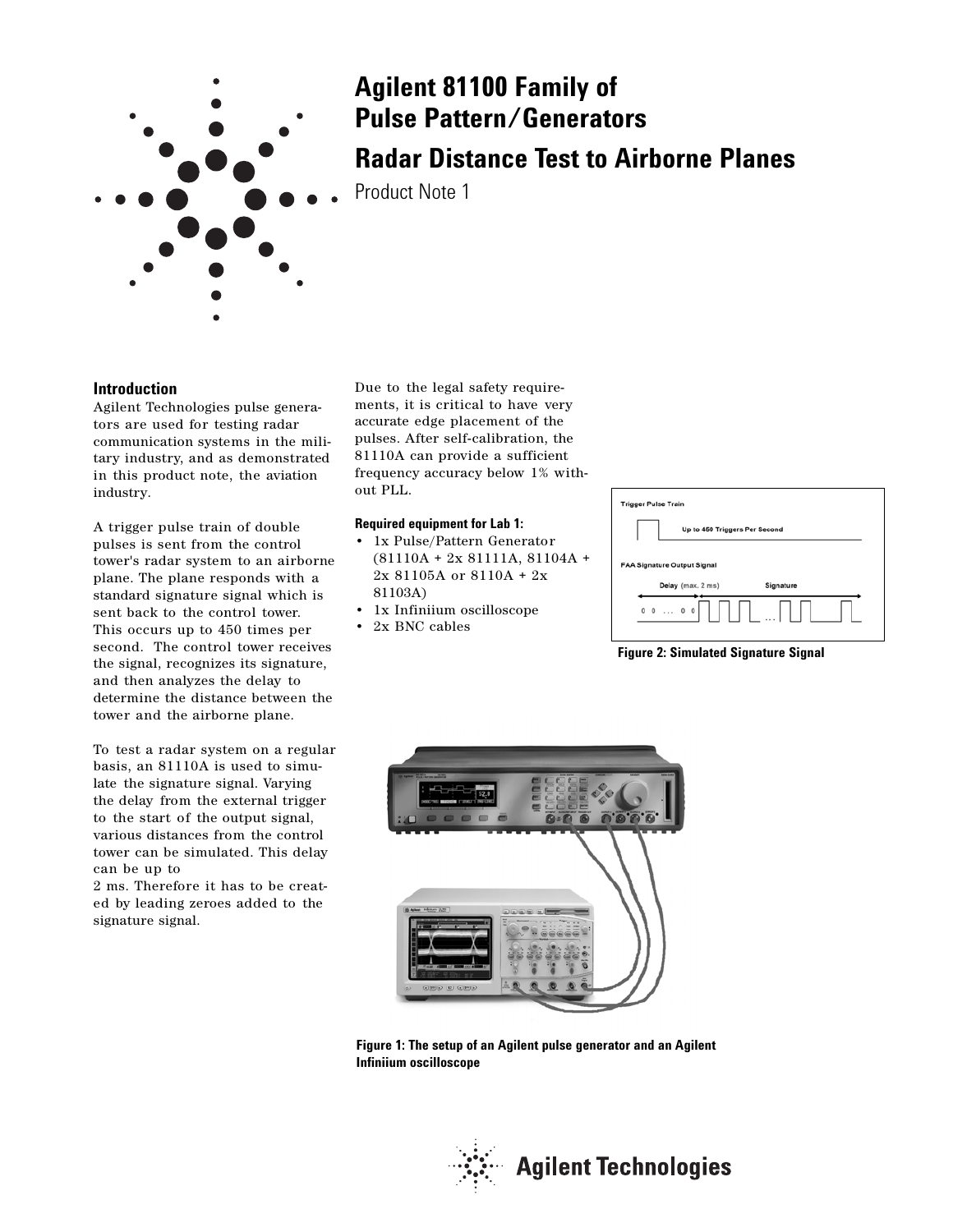## **What do we need to simulate the response signal of an airborne plane?**

## **We need:**

- externally triggered pulses
- at 0.6 MHz frequency (figure 3)



**Figure 3**

- a programmable bit pattern
- of RZ pulses
- and highest possible frequency accuracy (figure 4).





Now let's set up the instruments as shown in the screen shots.

First, reset the instrument by selecting RECALL + 0 (SHIFT,  $STORE + 0$ ).

Select PATTERN mode in the TRG-MODE menu.

Go to the TIMING menu and set the pulse period and width specified in the timing diagram. Switch on output 1.

| CONTINUOUS PATTERN of               | OMODIFY      |
|-------------------------------------|--------------|
| RZ-Pulses at Outl                   | PulseStrm    |
| RZ-Pulses at Out2                   | <b>Burst</b> |
| Pulse-Period: internal Osc          | *Pattern     |
| MODE/TRG<br><b>LEVELS</b><br>TIMING | PATTERN      |

| ON       |                 | $Per$ 1.450 $\mu s$ | OFF             | NODIFY)        |
|----------|-----------------|---------------------|-----------------|----------------|
| Delay    |                 | OpsDelay            | 0 <sub>ps</sub> |                |
| Width    | 450.0ns Width   |                     | 100.0ns         | .450           |
| LeadE    | $2.00ns$ LeadE  |                     | 2.00ns          |                |
| TraiE    | $=$ LeadE TraiE |                     | $=$ LeadE       | μs             |
| MODE/TRG | TIMING          |                     | <b>LEVELS</b>   | <b>PATTERN</b> |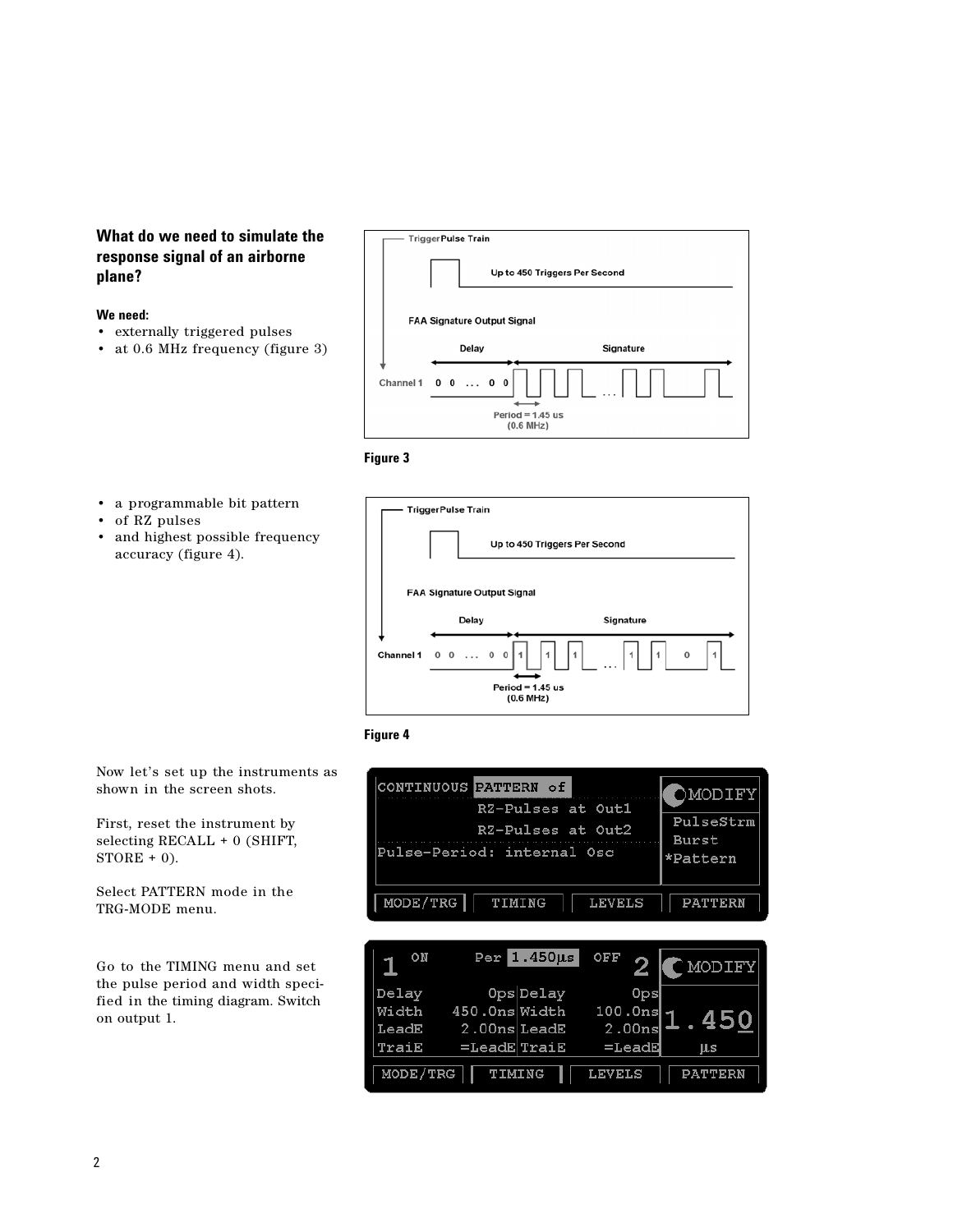In order to get the 2.0 ms delay, we need to add leading zeros to the 18 bit pattern (the 81110A will not allow us to ask for more than 1.37 ms delay). With the RZ pulses set at 1.45 ms period we need 1,379 leading zeros. That will give us 1,999.55 ms of delay.

To get these leading zeros, go to the PATTERN menu, and set the last address to 1,397 (that is 1,379 + 18). Then highlight CH1, select FILL 0 and press ENTER.

Starting at address 1380, set the 18 bit pattern of the radar signal.

Note: The pattern from address 1380 to 1397 is 111111111111111001.

Start with setting the last bit to 1397.

Switch on OUTPUT 1 by pressing  $SHIFT + 0.$ 

Finally, have a look at the last 14 bits of the pattern on a 54845A Infiniium oscilloscope.

| <b>UPDATE</b>   |   |     | Addr                     |        |                |          | 1391    | Last 1397 |           |               |                |     | OMODIFY        |  |
|-----------------|---|-----|--------------------------|--------|----------------|----------|---------|-----------|-----------|---------------|----------------|-----|----------------|--|
| CH1             |   |     | 1 1 1 1 1 1              |        |                |          | 1 1 1 0 |           |           |               | $\Omega$       |     |                |  |
| CH <sub>2</sub> |   |     | $0\quad 0\quad 0\quad 0$ |        | $\blacksquare$ | -OI      | 0       | 000       |           |               | 0 <sub>0</sub> |     |                |  |
| <b>BOTH</b>     |   |     | 1 1 1 1 1 1              |        |                |          | 1110    |           |           |               | 0 <sub>1</sub> |     | 139            |  |
| <b>STRB</b>     | 0 | - 0 | 0 <sub>0</sub>           |        | $\Omega$       | $\Omega$ | 0       | 0         | $\bullet$ | -0            | - 0            | - 0 |                |  |
| MODE/TRG        |   |     |                          | TIMING |                |          |         |           |           | <b>LEVELS</b> |                |     | <b>PATTERN</b> |  |



**Figure 5: Agilent 54845A Infiniium oscilloscope showing the last 14 bits**